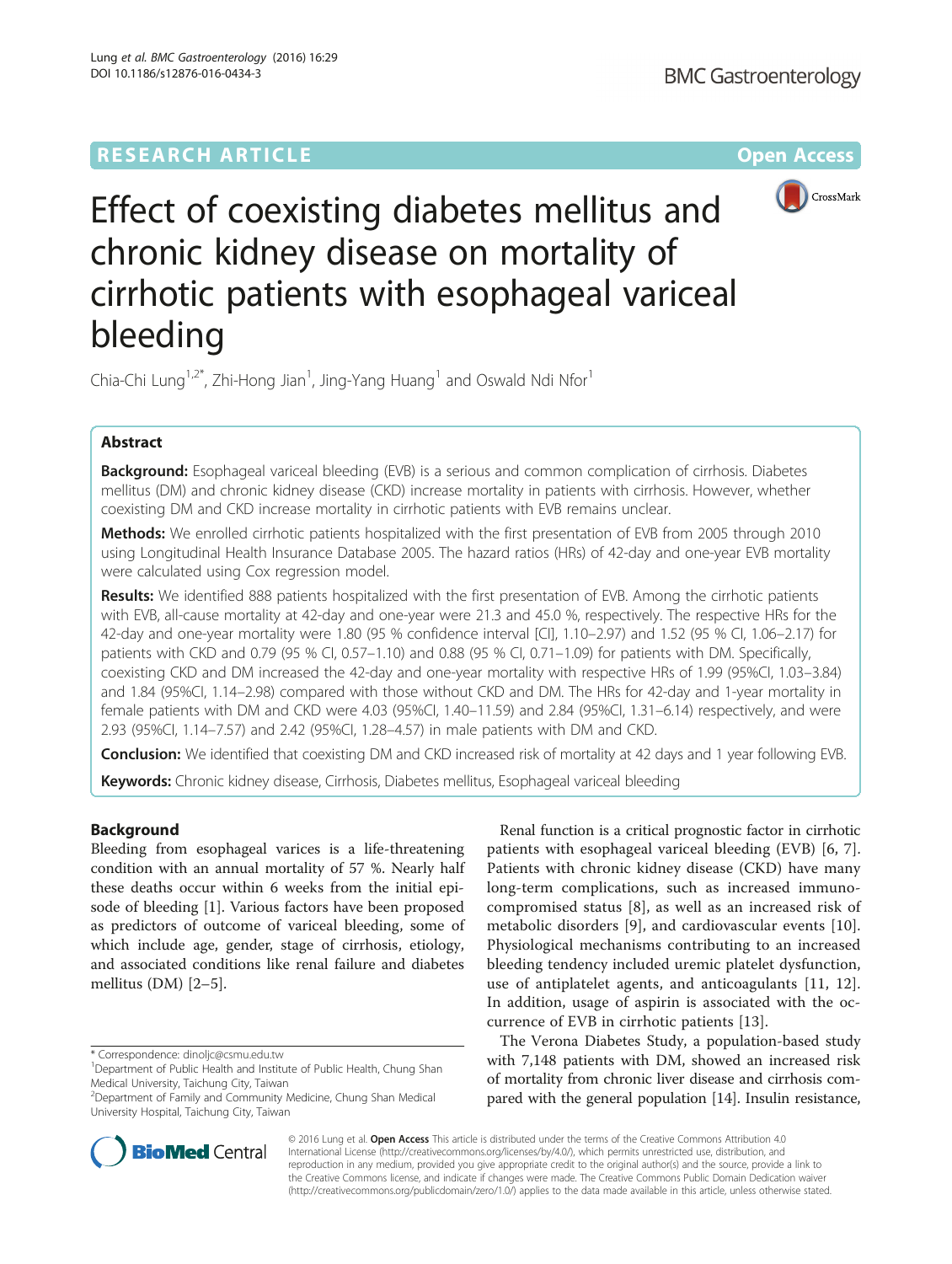a characteristic feature of DM, has been proven to be a predictor of portal hypertension [\[15](#page-6-0)] and the development of esophageal varices [[16](#page-7-0)]. In a hospital-based study with 146 patients with cirrhosis, DM significantly correlated with gastroesophageal variceal bleeding [\[2](#page-6-0)].

The presence of metabolic syndrome and the number of metabolic syndrome components have been associated with higher prevalence of CKD [\[9](#page-6-0)]. CKD is one of the most common long-term complications of DM [\[17\]](#page-7-0). The prevalence of DM and CKD in Taiwan has been reported as 7,570 and 892 per 100,000 population, respectively [[18, 19](#page-7-0)]. How DM and/or CKD per se, is/are independent mortality risk factors, and how they further increase the risk of mortality is still unclear. This study aimed to investigate DM and CKD on mortality of cirrhotic patients with first presentation of EVB.

# Methods

## Data source

This retrospective cohort study used data from the Longitudinal Health Insurance Database 2005 (LHID2005), which is a subset of the National Health Insurance Research Database (NHIRD). The LHID2005 database was derived by the Bureau of National Health Insurance, Ministry of Health and Welfare of Taiwan and maintained by the National Health Research Institutes so as to make it accessible for research purposes. The LHID2005 is broadly used in academic studies [[20](#page-7-0)–[23\]](#page-7-0). LHID2005 contains all the original claims data of one million out of 23 million National Health Insurance enrollees, randomly sampled from the year 2005 registry for beneficiaries of the NHIRD. There was no significant difference in the age and sex distribution between patients in the LHID2005 and the original NHIRD [\[24](#page-7-0)]. The use of the data was reviewed and granted by the National Health Research Institutes. The source data was encrypted and the data extracted was anonymous. This study was approved by the Institutional Review Board of the Chung-Shan Medical University Hospital, Taiwan.

# Patient identification

This retrospective study included cirrhotic patients who were hospitalized with a first presentation of EVB between 2005 and 2010. Subjects with incomplete information, such as sex and registry data were excluded. EVB was confirmed by the International Classification of Diseases, Ninth Revision, Clinical Modification (ICD-9-CM) code (ICD-9-CM code 456.0 and 456.20) and esophageal variceal ligation or sclerotherapy.

## Variables of exposure

To reduce bias, the diagnoses of comorbidities were confirmed by more than two outpatient visits or one admission in 1 year. Comorbidities were defined using the following ICD-9-CM codes: DM (250), CKD (585 and 586), hepatitis B virus (HBV) infection (070.2, 070.3, and V02.61), hepatitis C virus (HCV) infection (070.41, 070.44, 070.51, 070.54, 070.7, and V02.62), alcohol-related disorders (291, 303, 305.00–305.03, and 571.0–571.3), hepatocellular carcinoma (HCC) (155.0 and 155.2), ascites (789.5 or ICD-9 Volume 3 procedure code 54.91), hepatic encephalopathy (572.2), spontaneous bacterial peritonitis (SBP) (567.2, 567.8, or 567.9, excluding the procedure codes for the abdominal surgery), chronic obstructive pulmonary disease (COPD) (490, 491, 492, 494, and 496), asthma (493), pulmonary tuberculosis (TB) (010 - 012), acute coronary syndrome (410–414)), cerebrovascular accident (430–438), and bacterial infections. The bacterial infections during hospitalization included pneumonia (ICD-9-CM 481–487, excluding 484), liver abscess (ICD-9-CM 572.0), empyema (ICD-9-CM 510), cellulitis (ICD-9-CM 681 and 682), necrotizing fasciitis (ICD-9-CM 728.86), central nervous system infection (ICD-9-CM 324 and 320), sepsis (ICD-9-CM 038 and 790.7), infective endocarditis (ICD-9-CM 421), urinary tract infection (ICD-9-CM 590.1, 595.0, 595.9, and 599.0), biliary tract infection (ICD-9-CM 574.00, 574.01, 574.30, 574.31, 574.60, 574.61, 574.80, 574.81, 575.0, and 576.1), septic arthritis (ICD-9-CM 711), and perianal abscess (ICD-9-CM 566).

### Statistical analysis

All analyses were made using SAS 9.3 software (SAS Institute, Cary, NC). Chi square test was used to exam the differences in sociodemographic characteristics and comorbidities. Multivariate Cox proportional hazards regression was performed to determine mortality for independent variables, such as sex, age, low income, urbanization, comorbidities, etiology, and complications of cirrhosis. Furthermore, in order to evaluate the effect of coexisting DM and CKD on all-cause mortality, 4 separate models were conducted: 42-day mortality of all patients (Model 1), 42-day mortality stratified by gender (Model 2), 1-year mortality of all patients (Model 3), and 1-year mortality stratified by gender (Model 4). All comparisons with a  $p$ -value < 0.05 were considered statistically significant.

## Results

The demographic characteristics and comorbidities of cirrhotic patients with EVB are listed in Table [1.](#page-2-0) The 42-day and 1-year EVB mortalities were 21.3 and 45.0 %, respectively. HBV, CKD, HCC, and hospitalization due to ascites, hepatic encephalopathy, and SBP were more common in non-survivors. The possible etiologies of CKD were as follows: diabetes alone, 3 cases (4.6 %), diabetes + hypertension, 8 (12.3 %), diabetes + hypertension + coronary artery disease, 2 (3.1 %), diabetes + hypertension + hyperlipidemia, 2 (3.1 %), diabetes + hypertension +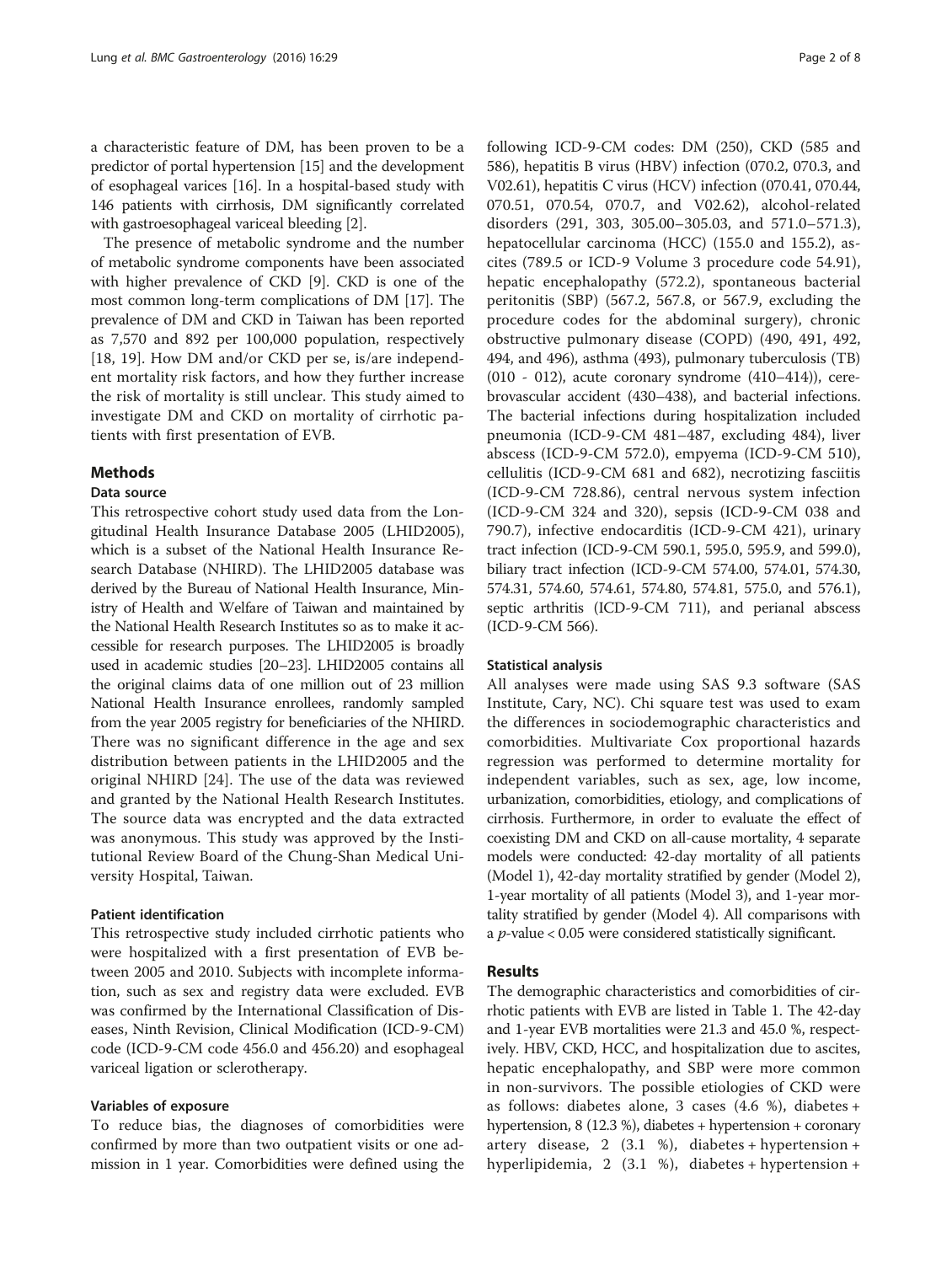<span id="page-2-0"></span>Table 1 Characteristics of cirrhotic patients with first esophageal variceal bleeding and mortality, Taiwan, 2005–2010

|                                                                                          | 42-day mortality             |                       |            | One-year mortality           |                       |            |  |
|------------------------------------------------------------------------------------------|------------------------------|-----------------------|------------|------------------------------|-----------------------|------------|--|
|                                                                                          | Survivors<br>$(n = 699)$ (%) | Death $(n = 189)$ (%) | $p$ -value | Survivors<br>$(n = 488)$ (%) | Death $(n = 400)$ (%) | $p$ -value |  |
| Year of first diagnosis of EVB                                                           |                              |                       |            |                              |                       |            |  |
| 2005 ( $n = 167$ )                                                                       | 132 (18.9)                   | 35 (18.5)             | 0.909      | 84 (17.2)                    | 83 (20.8)             | 0.585      |  |
| 2006 ( $n = 151$ )                                                                       | 122 (17.4)                   | 29 (15.3)             | 0.808      | 84 (17.2)                    | 67 (16.8)             | 0.864      |  |
| 2007 ( $n = 142$ )                                                                       | 101 (14.4)                   | 41(21.7)              | 0.170      | 72 (14.8)                    | 70 (17.5)             | 0.686      |  |
| 2008 ( $n = 134$ )                                                                       | 102 (14.6)                   | 32 (16.9)             | 0.769      | 79 (16.2)                    | 55 (13.7)             | 0.729      |  |
| 2009 ( $n = 146$ )                                                                       | 120 (17.2)                   | 26 (13.8)             | 0.648      | 83 (17.0)                    | 63 (15.7)             | 0.864      |  |
| 2010 ( $n = 148$ )                                                                       | 122 (17.5)                   | 26 (13.8)             | 0.615      | 86 (17.6)                    | 62 (15.5)             | 0.793      |  |
| Sex                                                                                      |                              |                       |            |                              |                       |            |  |
| Female $(n = 243)$                                                                       | 202 (28.9)                   | 41 (21.7)             | 0.049      | 151 (30.9)                   | 92 (23.0)             | 0.008      |  |
| Age at the first diagnosis of EVB                                                        |                              |                       |            |                              |                       |            |  |
| $< 50 (n = 261)$                                                                         | 212 (30.3)                   | 49 (25.9)             | 0.433      | 165 (33.8)                   | 96 (24.0)             | 0.002      |  |
| $50 - 69$ (n = 437)                                                                      | 335 (47.9)                   | 102 (54.0)            | 0.302      | 230 (47.1)                   | 207 (51.8)            | 0.171      |  |
| $≥70 (n = 190)$                                                                          | 152 (21.8)                   | 38 (20.1)             | 0.626      | 93 (19.1)                    | 97 (24.2)             | 0.061      |  |
| Complication of cirrhosis                                                                |                              |                       |            |                              |                       |            |  |
| $HCC (n = 359)$                                                                          | 247 (35.3)                   | 112 (59.3)            | < 0.001    | 127(26.0)                    | 232 (58.0)            | < 0.001    |  |
| Infection during hospitalization ( $n = 58$ )                                            | 40 (5.7)                     | 18(9.5)               | 0.061      | 26(5.3)                      | 32 (8.0)              | 0.109      |  |
| Previous episodes of decompensation required<br>hospitalization within 1 year before EVB |                              |                       |            |                              |                       |            |  |
| Ascites                                                                                  |                              |                       |            |                              |                       |            |  |
| 0 ( $n = 711$ )                                                                          | 577 (82.6)                   | 134 (70.9)            | < 0.001    | 417 (85.4)                   | 294 (73.5)            | < 0.001    |  |
| $1(n=114)$                                                                               | 82 (11.7)                    | 32 (16.9)             | 0.058      | 52 (10.7)                    | 62 (15.5)             | 0.038      |  |
| $\geq$ 2 (n = 63)                                                                        | 40 $(5.7)$                   | 23 (12.2)             | 0.002      | 19(3.9)                      | 44 (11.0)             | < 0.001    |  |
| Hepatic encephalopathy                                                                   |                              |                       |            |                              |                       |            |  |
| 0 ( $n = 789$ )                                                                          | 628 (89.9)                   | 161 (85.2)            | 0.247      | 447 (91.6)                   | 342 (85.4)            | 0.026      |  |
| 1 ( $n = 60$ )                                                                           | 47(6.7)                      | 13(6.9)               | 0.940      | 31(6.4)                      | 29(7.3)               | 0.724      |  |
| $≥ 2 (n = 39)$                                                                           | 24(3.4)                      | 15 (7.9)              | 0.041      | 10(2.0)                      | 29 (7.3)              | 0.001      |  |
| <b>SBP</b>                                                                               |                              |                       |            |                              |                       |            |  |
| 0 ( $n = 846$ )                                                                          | 670 (95.9)                   | 176 (93.1)            | 0.329      | 477 (97.8)                   | 369 (92.3)            | < 0.001    |  |
| $1(n=35)$                                                                                | 28(4.0)                      | 7(3.7)                | 0.850      | 10(2.0)                      | 25(6.2)               | 0.003      |  |
| $≥ 2 (n = 7)$                                                                            | 1(0.1)                       | 6(3.2)                | < 0.001    | 1(0.2)                       | 6(1.5)                | 0.028      |  |
| Etiology of cirrhosis                                                                    |                              |                       |            |                              |                       |            |  |
| HBV $(n = 340)$                                                                          | 250 (35.8)                   | 90 (47.6)             | 0.003      | 168 (34.4)                   | 172 (43.0)            | 0.009      |  |
| $HCV (n = 306)$                                                                          | 248 (35.5)                   | 58 (30.7)             | 0.219      | 168 (34.4)                   | 138 (34.5)            | 0.982      |  |
| Alcoholism ( $n = 382$ )                                                                 | 313 (44.8)                   | 69 (36.5)             | 0.042      | 236 (48.4)                   | 146 (36.5)            | < 0.001    |  |
| Comorbidities                                                                            |                              |                       |            |                              |                       |            |  |
| DM $(n = 332)$                                                                           | 270 (38.6)                   | 62 (32.8)             | 0.142      | 187 (38.3)                   | 145 (36.3)            | 0.526      |  |
| $CKD(n=65)$                                                                              | 43 (6.2)                     | 22 (11.6)             | 0.010      | 23(4.7)                      | 42 (10.5)             | 0.001      |  |
| COPD $(n = 216)$                                                                         | 174 (24.9)                   | 42 (22.2)             | 0.448      | 124 (25.4)                   | 92 (23.0)             | 0.405      |  |
| Asthma $(n = 87)$                                                                        | 69 (9.9)                     | 18 (9.5)              | 0.887      | 49 (10.0)                    | 38 (9.5)              | 0.787      |  |
| TB $(n = 28)$                                                                            | 24(3.4)                      | 4(2.1)                | 0.358      | 18(3.7)                      | 10(2.5)               | 0.313      |  |
| Previous episode of acute coronary syndrome ( $n = 184$ )                                | 145 (20.7)                   | 39 (20.6)             | 0.974      | 96 (19.7)                    | 88 (22.0)             | 0.395      |  |
| Previous episode of cerebrovascular accident ( $n = 102$ )                               | 73 (10.4)                    | 29 (15.3)             | 0.061      | 45 (9.2)                     | 57 (14.3)             | 0.019      |  |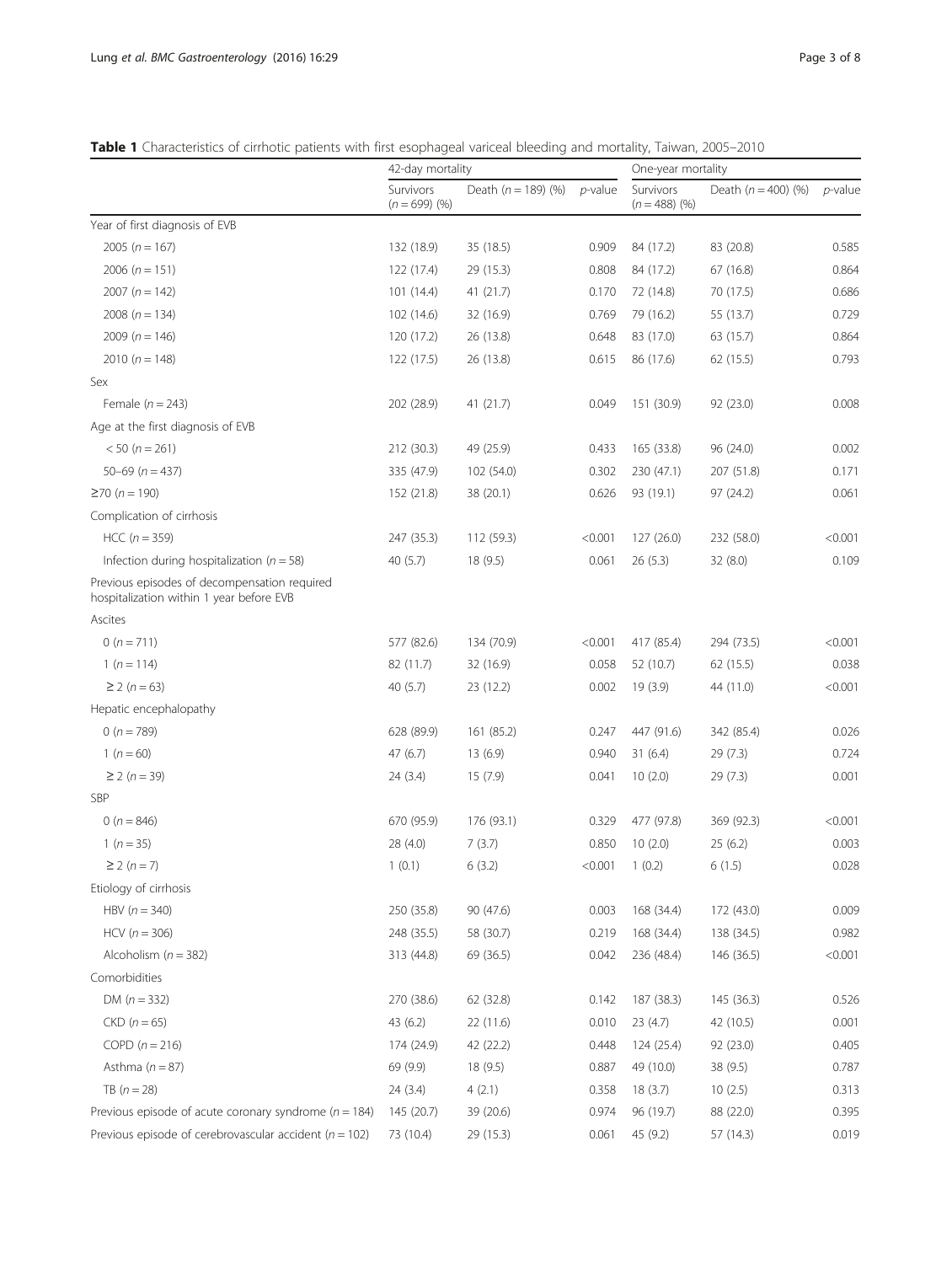| Low income         |            |           |       |                 |            |       |
|--------------------|------------|-----------|-------|-----------------|------------|-------|
| Yes $(n = 24)$     | 20(2.9)    | 4(2.1)    |       | $0.575$ 7 (1.4) | 17 (4.3)   | 0.010 |
| Urbanization       |            |           |       |                 |            |       |
| Urban $(n = 438)$  | 339 (48.5) | 99 (52.4) | 0.357 | 246 (50.4)      | 192 (48.0) | 0.475 |
| Normal $(n = 316)$ | 243 (34.8) | 73 (38.6) | 0.357 | 160 (32.8)      | 156 (39.0) | 0.120 |
| Rural $(n = 134)$  | 117(16.7)  | 17(9.0)   | 0.030 | 82 (16.8)       | 52 (13.0)  | 0.214 |

Table 1 Characteristics of cirrhotic patients with first esophageal variceal bleeding and mortality, Taiwan, 2005–2010 (Continued)

CKD chronic kidney disease, COPD chronic obstructive pulmonary disease, DM diabetes mellitus, EVB esophageal variceal bleeding, HBV hepatitis B virus, HCC hepatocellular carcinoma, HCV hepatitis C virus, SBP spontaneous bacterial peritonitis, TB pulmonary tuberculosis

coronary artery disease + hyperlipidemia, 5 (7.7 %), diabetes + other etiologies,  $4(6.1\%)$ , and etiologies other than diabetes, 41 (63.1 %). For CKD patients with or without DM, the 42-day mortalities were 41.7 % (10/24) and 29.3 % (12/41), and the 1-year mortality were 79.2 % (19/24) and 56.1 % (23/41), respectively (data not shown).

Table [2](#page-4-0) shows the HRs for 42-day and 1-year mortality. At 42 days following EVB, the risk of mortality was high in patients with CKD (hazard ratio [HR], 1.80; 95 % confidence interval [CI], 1.10–2.97], HCC (HR, 2.13; 95 % CI, 1.54–2.95), and previous hospitalization due to ascites and SBP. Similarly, at 1 year following EVB, risk of mortality was also high in men (HR,1.54; 95 % CI, 1.19–2.00), CKD (HR,1.52; 95 % CI, 1.06–2.17), HCC (HR, 2.48; 95%CI, 1.99–3.10), infections during hospitalization (HR:1.50; 95 % CI, 1.03–2.18), and previous hospitalization due to ascites and SBP.

Table [3](#page-5-0) illustrates the adjusted HRs of EVB mortality at 42 days and 1 year in patients with either DM, CKD, or both by gender. For 42-day mortality (Model 1), the HRs were 1.99 (95 % CI, 1.03–3.84) and 0.72 (95%CI, 0.50–1.02) among DM patients with or without CKD, respectively. The HR for patients with CKD was 1.25 (95 % CI, 0.62–2.52). When stratified by gender and disease combinations (Model 2), the HRs were higher in female diabetic patients with CKD (HR, 4.03; 95 % CI, 1.40–11.59) and male diabetic patients with CKD (HR, 2.93; 95 % CI, 1.14–7.57).

For 1-year mortality, the HRs were 1.84 (95 % CI, 1.14–2.98) and 0.80 (95 % CI, 0.64–1.02) in diabetic patients with or without CKD (Model 3). The HR for patients with CKD was 1.07 (95 % CI, 0.65–1.76). There was significant interaction between DM and CKD ( $p =$ 0.028). In Model 4, the HRs for male and female diabetic patients with CKD were 2.84 (95 % CI, 1.31–6.14) and 2.42 (95 % CI, 1.28–4.57), respectively.

# **Discussion**

We found that coexistence of CKD and DM was independently associated with 42-day and 1-year mortality in both sexes. These risk factors are easy to identify following the initial EVB event and are valuable for predicting clinical outcomes. They may also be useful for guiding the clinical management of cirrhotic patients with EVB. Identifying patients at high risk will be important for cost-effective management of EVB.

Globally, 57 % of cirrhosis is attributable to either hepatitis B (30 %) or hepatitis C (27 %) [[25\]](#page-7-0). Alcohol consumption is another important cause, accounting for about 20 % of the cases. The seroprevalence of HBV and HCV was 17.3 and 4.4 % in Taiwan, respectively [\[26](#page-7-0)]. More than 70 % of cirrhosis and HCC were the sequelae of chronic HBV infection in 1990s [[27](#page-7-0)]. Our results showed that HBV infection was higher in non-survivors and the prevalence of HBV infection in HCC was 46.2 %. When HBV infection was put into the multivariate model for analyses, there was no significant association between HBV infection and EVB mortality. The efficacy of universal immunization has been proven with substantial reductions of HBV carriage in children, adolescents and young adults since 1984 [\[28\]](#page-7-0). HCC in Taiwan also falls after universal hepatitis B vaccination [[29](#page-7-0)]. We also showed improvement in the 42-day mortality rate over time perhaps due to treatment advances, such as variceal ligation, appropriate vasoconstrictor usage, and antiviral treatment for the underlying cirrhosis [\[30, 31](#page-7-0)].

Bleeding from ruptured esophageal varices is the most severe complication of cirrhosis and 6-week mortality rates have been reported to be 15–20 % [[30](#page-7-0)]. The inpatient bleeding rate among cirrhotic patients has been reported as 13 % [\[32\]](#page-7-0). Around 30 to 60 % of cirrhotic patients suffer from DM with insulin resistance and hyperinsulinemia [\[33](#page-7-0)]. The presence of DM appears to be associated with failure to control esophageal variceal bleeding and re-bleeding [[34\]](#page-7-0). Hyperglycemia induces splanchnic hyperemia, increases portal pressure and azygos vein blood flow, and may increase the risk of variceal bleeding [[35](#page-7-0), [36](#page-7-0)]. However, in this study, DM individually failed to show significant association with 42-day and 1-year mortality.

In an analysis involving 2,592 cirrhotic patients hospitalized with SBP in 2004, the respective HRs for 30-day and 1-year mortality were 1.37 (95%CI, 0.85–2.21) and 1.37 (95%CI, 1.01–1.84) in patients with CKD [[37\]](#page-7-0). Increased long-term mortality rates of SBP in cirrhotic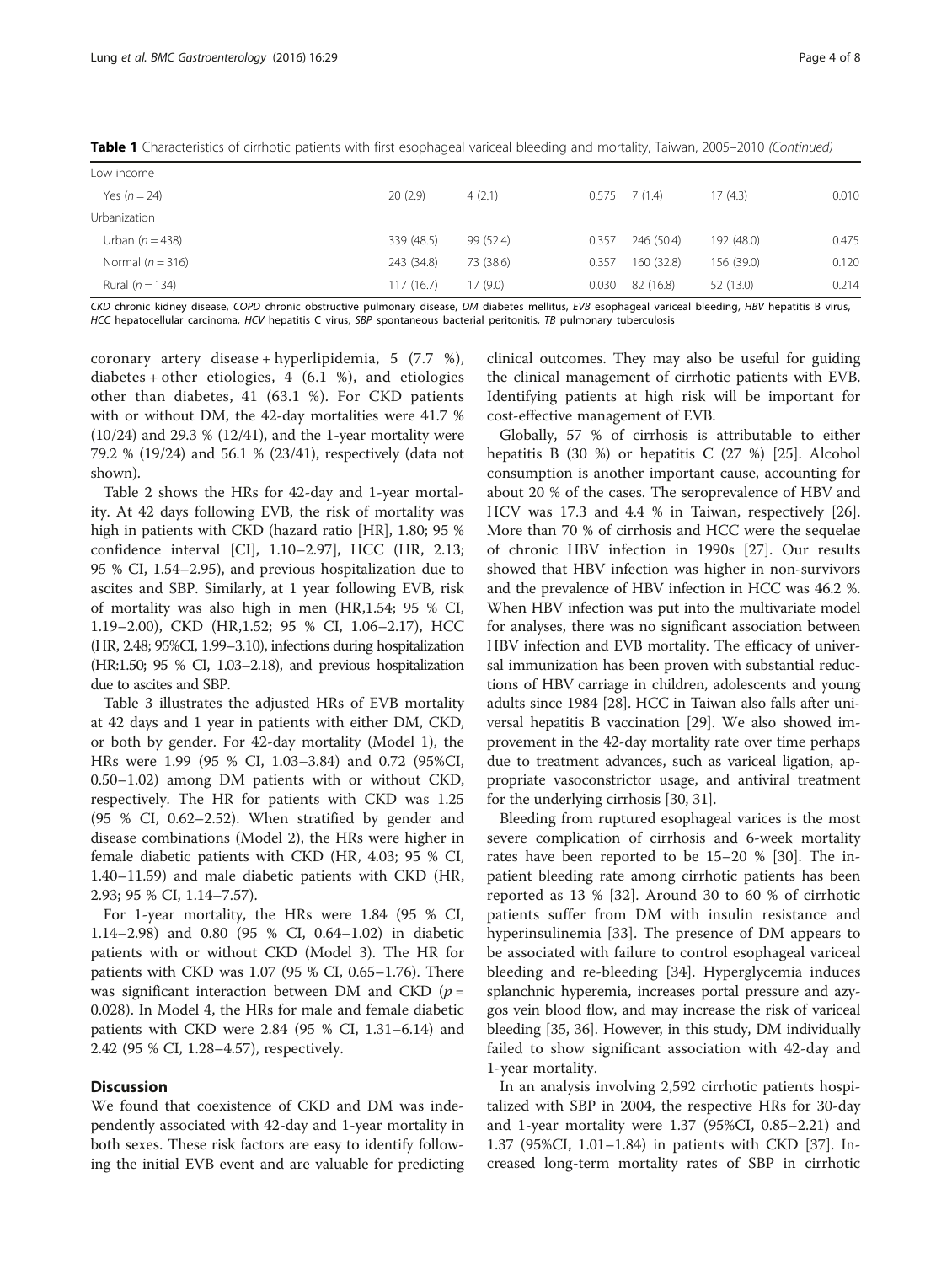<span id="page-4-0"></span>

| Table 2 Estimation of hazard ratios of mortality in patients with esophageal variceal bleeding between 2005 and 2010 using cox |  |  |  |  |
|--------------------------------------------------------------------------------------------------------------------------------|--|--|--|--|
| proportional model                                                                                                             |  |  |  |  |

|                                                                                       |           | 42-day mortality |            | One-year mortality |               |         |
|---------------------------------------------------------------------------------------|-----------|------------------|------------|--------------------|---------------|---------|
|                                                                                       | <b>HR</b> | 95 % C.I.        | $p$ -value | <b>HR</b>          | 95 % C.I.     | p-value |
| Sex (reference: Female)                                                               |           |                  |            |                    |               |         |
| Male                                                                                  | 1.37      | $0.93 - 2.02$    | 0.109      | 1.54               | $1.19 - 2.00$ | 0.001   |
| Age at the first diagnosis of EVB (reference: <50)                                    |           |                  |            |                    |               |         |
| $50 - 69$                                                                             | 0.93      | $0.63 - 1.38$    | 0.721      | 1.03               | $0.77 - 1.38$ | 0.831   |
| $\geq 70$                                                                             | 0.77      | $0.45 - 1.34$    | 0.361      | 1.24               | $0.85 - 1.81$ | 0.269   |
| Comorbidities                                                                         |           |                  |            |                    |               |         |
| <b>DM</b>                                                                             | 0.79      | $0.57 - 1.10$    | 0.163      | 0.88               | $0.71 - 1.09$ | 0.241   |
| <b>CKD</b>                                                                            | 1.80      | $1.10 - 2.97$    | 0.021      | 1.52               | $1.06 - 2.17$ | 0.023   |
| COPD                                                                                  | 0.88      | $0.59 - 1.31$    | 0.533      | 0.85               | $0.65 - 1.12$ | 0.251   |
| Asthma                                                                                | 1.19      | $0.70 - 2.00$    | 0.526      | 1.08               | $0.75 - 1.55$ | 0.699   |
| TB                                                                                    | 0.68      | $0.27 - 1.88$    | 0.460      | 0.65               | $0.34 - 1.24$ | 0.191   |
| Previous episode of acute coronary syndrome                                           | 1.01      | $0.68 - 1.51$    | 0.954      | 1.04               | $0.79 - 1.36$ | 0.779   |
| Previous episode of cerebrovascular accident                                          | 1.54      | $0.99 - 2.38$    | 0.054      | 1.21               | $0.89 - 1.65$ | 0.214   |
| Etiology of cirrhosis                                                                 |           |                  |            |                    |               |         |
| <b>HBV</b>                                                                            | 1.13      | $0.82 - 1.54$    | 0.465      | 1.07               | $0.86 - 1.33$ | 0.559   |
| <b>HCV</b>                                                                            | 0.81      | $0.57 - 1.14$    | 0.224      | 0.86               | $0.68 - 1.09$ | 0.217   |
| Alcoholism                                                                            | 0.76      | $0.52 - 1.11$    | 0.157      | 0.74               | $0.57 - 0.97$ | 0.031   |
| Complication of cirrhosis                                                             |           |                  |            |                    |               |         |
| <b>HCC</b>                                                                            | 2.13      | $1.54 - 2.95$    | < 0.001    | 2.48               | $1.99 - 3.10$ | < 0.001 |
| Infection during hospitalization                                                      | 1.65      | $0.99 - 2.75$    | 0.055      | 1.50               | $1.03 - 2.18$ | 0.035   |
| Previous episodes of decompensation required hospitalization within 1 year before EVB |           |                  |            |                    |               |         |
| Ascites (reference: 0)                                                                |           |                  |            |                    |               |         |
| $\mathbf{1}$                                                                          | 1.66      | $1.10 - 2.52$    | 0.017      | 1.60               | $1.18 - 2.18$ | 0.003   |
| $\geq$ 2                                                                              | 1.77      | $1.04 - 3.02$    | 0.036      | 1.73               | $1.18 - 2.55$ | 0.005   |
| Hepatic encephalopathy (reference: 0)                                                 |           |                  |            |                    |               |         |
| $\mathbf{1}$                                                                          | 0.98      | $0.54 - 1.79$    | 0.949      | 1.09               | $0.72 - 1.67$ | 0.680   |
| $\geq$ 2                                                                              | 1.09      | $0.59 - 1.99$    | 0.793      | 1.28               | $0.82 - 1.99$ | 0.271   |
| SBP (reference: 0)                                                                    |           |                  |            |                    |               |         |
| $\mathbf{1}$                                                                          | 0.63      | $0.28 - 1.41$    | 0.258      | 1.20               | $0.76 - 1.92$ | 0.435   |
| $\geq$ 2                                                                              | 3.42      | 1.38-8.50        | 0.008      | 2.93               | $1.24 - 6.93$ | 0.015   |
| Low income                                                                            | 0.70      | $0.25 - 1.99$    | 0.503      | 1.63               | $0.95 - 2.79$ | 0.078   |
| Urbanization (reference: Urban)                                                       |           |                  |            |                    |               |         |
| Sub-urban                                                                             | 1.02      | $0.75 - 1.39$    | 0.891      | 1.09               | $0.87 - 1.35$ | 0.455   |
| Rural                                                                                 | 0.58      | $0.34 - 0.98$    | 0.043      | 0.84               | $0.61 - 1.15$ | 0.270   |

CI confidence interval, CKD chronic kidney disease, COPD chronic obstructive pulmonary disease, DM diabetes mellitus, EVB esophageal variceal bleeding, HBV hepatitis B virus, HCC hepatocellular carcinoma, HCV hepatitis C virus, HR hazard ratio, SBP spontaneous bacterial peritonitis, TB pulmonary tuberculosis

patients may be attributed to the impaired immune functions caused by CKD [\[38](#page-7-0)]. Hung et al. evaluated 4,932 cirrhotic patients with hepatic encephalopathy and showed that the adjusted HR of 3-year mortality for CKD was 1.93 (95 % CI, 1.55–2.40) compared with those with normal renal function [\[39](#page-7-0)]. However, patients with end-stage renal disease (ESRD) receiving hemodialysis had better 3 year survival rate (HR, 0.66; 95 % CI, 0.46–0.94) than those with CKD. This implied that CKD may be associated with poor clearance of circulatory neurotoxic substances that increases the susceptibility to mortality in cirrhotic patients with hepatic encephalopathy. Hung et al. evaluated 6,740 cirrhotic patients who were hospitalized with EVB in 2007 and showed that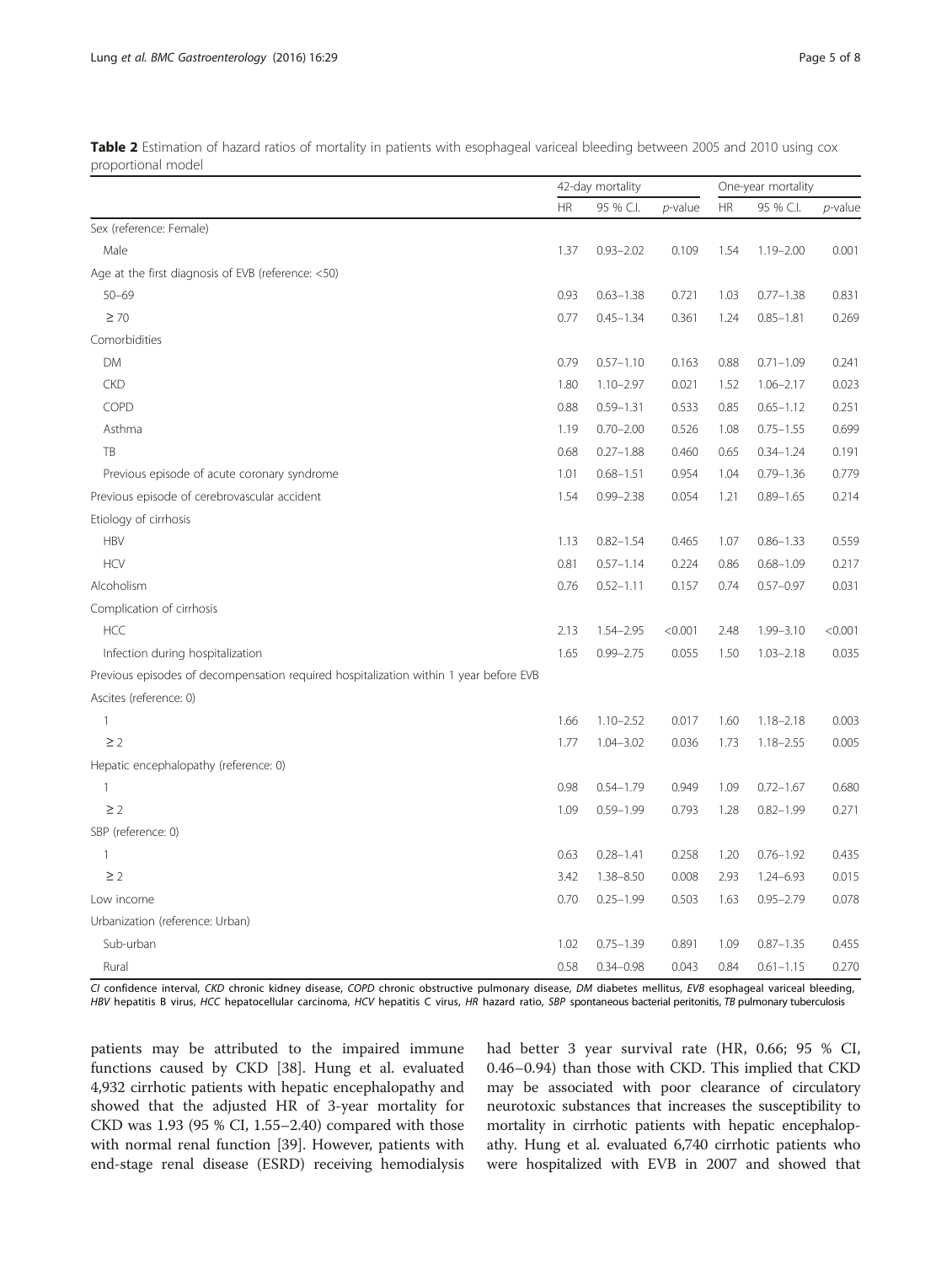|                                            | 42-day mortality     |               |             |           |                | One-year mortality   |           |               |                      |           |               |           |
|--------------------------------------------|----------------------|---------------|-------------|-----------|----------------|----------------------|-----------|---------------|----------------------|-----------|---------------|-----------|
|                                            | Model 1 <sup>a</sup> |               | Model $2^b$ |           |                | Model 3 <sup>ª</sup> |           |               | Model 4 <sup>b</sup> |           |               |           |
|                                            | <b>HR</b>            | 95 % CI       | $P$ value   | <b>HR</b> | 95 % CI        | $P$ value            | <b>HR</b> | 95 % CI       | $P$ value            | <b>HR</b> | 95 % CI       | $P$ value |
| All patients                               |                      |               |             |           |                |                      |           |               |                      |           |               |           |
| Non-DM & CKD                               | Ref.                 |               |             |           |                |                      | Ref.      |               |                      |           |               |           |
| Only DM                                    | 0.72                 | $0.50 - 1.02$ | 0.062       |           |                |                      | 0.80      | $0.64 - 1.02$ | 0.066                |           |               |           |
| Only CKD                                   | 1.25                 | $0.62 - 2.52$ | 0.541       |           |                |                      | 1.07      | $0.65 - 1.76$ | 0.801                |           |               |           |
| $DM + CKD$                                 | 1.99                 | $1.03 - 3.84$ | 0.042       |           |                |                      | 1.84      | $1.14 - 2.98$ | 0.012                |           |               |           |
| P for DM x CKD interaction                 | 0.100                |               |             |           |                |                      |           | 0.028         |                      |           |               |           |
| Women                                      |                      |               |             |           |                |                      |           |               |                      |           |               |           |
| Non-DM & CKD                               |                      |               |             | Ref.      |                |                      |           |               |                      | Ref.      |               |           |
| Only DM                                    |                      |               |             | 1.11      | $0.56 - 2.21$  | 0.772                |           |               |                      | 0.77      | $0.49 - 1.21$ | 0.260     |
| Only CKD                                   |                      |               |             | 3.40      | $0.75 - 15.48$ | 0.113                |           |               |                      | 1.30      | $0.39 - 4.28$ | 0.672     |
| $DM + CKD$                                 |                      |               |             | 4.03      | $1.40 - 11.59$ | 0.010                |           |               |                      | 2.84      | $1.31 - 6.14$ | 0.008     |
| Men                                        |                      |               |             |           |                |                      |           |               |                      |           |               |           |
| Non-DM & CKD                               |                      |               |             | 2.00      | $1.14 - 3.52$  | 0.016                |           |               |                      | 1.61      | $1.13 - 2.29$ | 0.009     |
| Only DM                                    |                      |               |             | 1.25      | $0.67 - 2.32$  | 0.487                |           |               |                      | 1.32      | $0.90 - 1.92$ | 0.154     |
| Only CKD                                   |                      |               |             | 2.02      | $0.83 - 4.94$  | 0.123                |           |               |                      | 1.64      | $0.90 - 2.98$ | 0.108     |
| $DM + CKD$                                 |                      |               |             | 2.93      | $1.14 - 7.57$  | 0.026                |           |               |                      | 2.42      | 1.28-4.57     | 0.007     |
| P for gender $\times$ diseases interaction |                      |               |             | 0.920     |                |                      |           |               |                      | 0.559     |               |           |

<span id="page-5-0"></span>Table 3 Adjusted Risk for 42-Day and One-Year Mortality Stratified by DM, Chronic Kidney Diseases, and Sex

CI confidence interval, CKD chronic kidney disease, DM diabetes mellitus, HR hazard ratio, Ref reference

<sup>a</sup> Adjusted for sex, age, comorbidities, etiology of cirrhosis, complications of cirrhosis, low income and urbanization

b Adjusted for age, comorbidities, etiology of cirrhosis, complications of cirrhosis, low income and urbanization

ESRD was associated with 1-year mortality (HR,1.50; 95 % CI, 1.18–1.91), but not a risk factor for 42-day mortality (HR,1.19; 95 % CI, 0.79–1.78) [\[5](#page-6-0)]. They implicated that the ESRD-related platelet dysfunction contributed higher EVB and mortality. In our study, we identified that CKD was independent prognostic factor for both 42-day and one-year mortality in cirrhotic patients with first presentation of EVB.

Coexisting DM and CKD are important prognostic factors in cirrhotic patients regardless of the causes of liver diseases. CKD and DM have many long-term complications such as increased immunocompromised status, as well as increased risk of metabolic disorders and cardiovascular events [\[40](#page-7-0)–[42](#page-7-0)]. DM increases portal blood flow secondary to fluctuating blood sugar levels leading to an increase in portal pressure [[35](#page-7-0), [43](#page-7-0)]. There is increased bleeding tendency due to uremic platelet dysfunction, use of antiplatelet agents, and anticoagulants [[11, 12](#page-6-0)]. In addition, usage of aspirin increases the occurrence of EVB in cirrhotic patients [[13\]](#page-6-0). These complications could indicate why the 42-day and 1-year overall mortality was higher among the coexisting DM and CKD than DM or CKD individuals. A gender-stratified comparative analysis indicated that coexisting DM and CKD exhibited mortality risk in both genders.

In a cohort study with patients with chronic hepatitis C (CHC), patients with new-onset diabetes subsequently were found to have an increased risk of developing cirrhosis, or decompensation in those with established cirrhosis [[44\]](#page-7-0). Persico et al. retrospectively evaluated 852 consecutive patients (726 CHC and 126 chronic hepatitis B) who had undergone liver biopsy [\[45\]](#page-7-0). Liver fibrosis (odds ratio [OR], 4.70; 95%CI, 2.75–8.03) was independent risk factors for the presence of significant steatosis (>30 %) in patient with CHC. Camma et al. analyzed 104 patients with CHC cirrhosis (Child-Pugh class A) receiving upper gastrointestinal endoscopy [[16\]](#page-7-0). They found a high homeostasis model assessment score (OR, 1.37; 95 % CI, 1.01–1.86) as an independent predictor of the presence of esophageal varices. Cirrhosis, per se, independently by the viral etiology, may be associated with the development of insulin resistance and diabetes.

Although HCV and HBV infection were not associated with increased risk of mortality, they have been reported to be associated with renal diseases. HCV is also associated with extra-hepatic diseases, including various types of glomerulonephritis, even in the absence of cirrhosis [[46\]](#page-7-0). A high baseline HCV viral load was an independent predictor of CKD [[47](#page-7-0)]. Soma et al. indicated that HCV infection leads to a rapid decline in the renal function of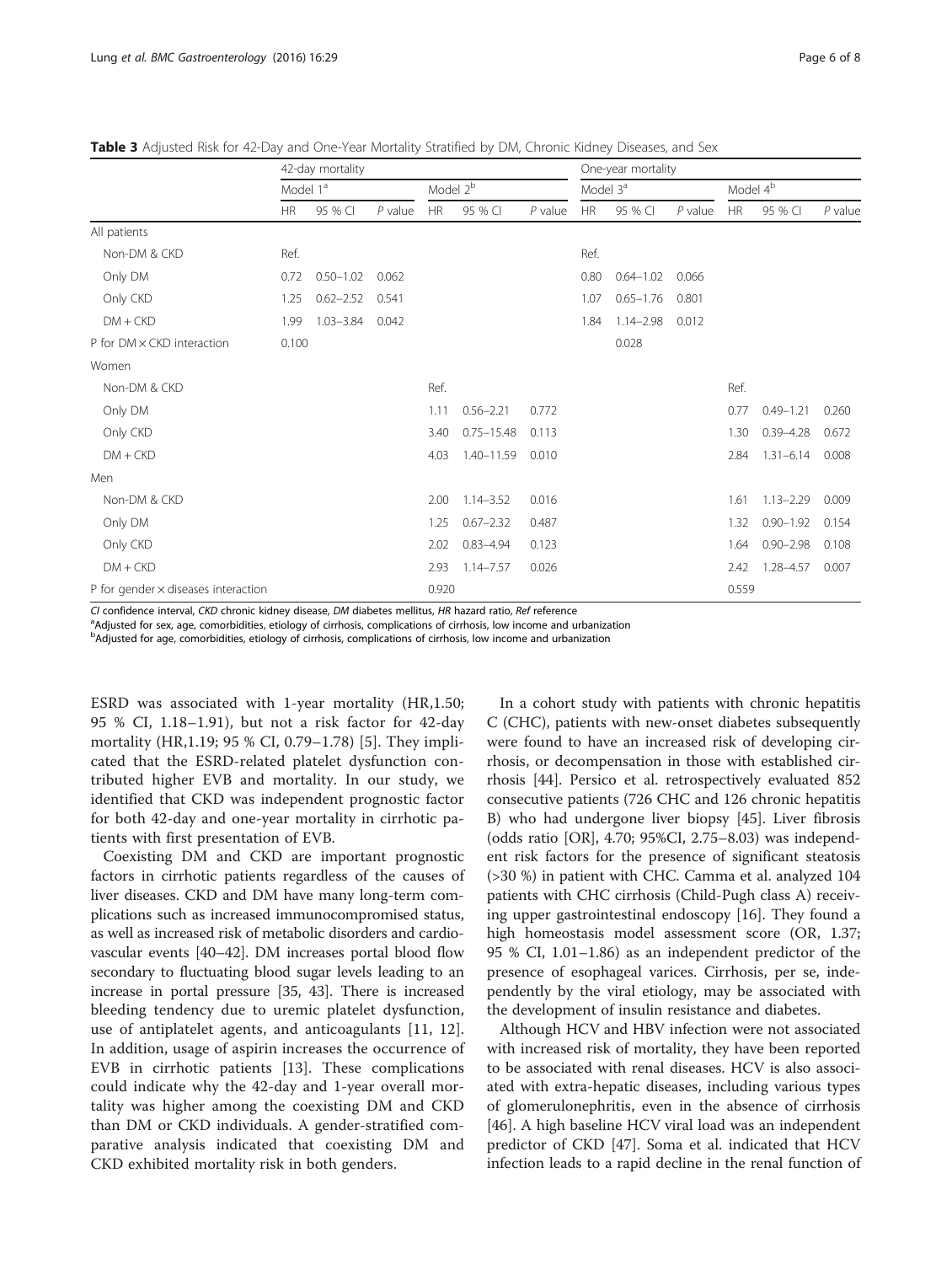<span id="page-6-0"></span>patients with diabetic nephropathy [\[48\]](#page-7-0). HBV-related renal injury is associated with the deposition of immune complexes of HBV antigens and host antibodies [\[49](#page-7-0)]. Untreated chronic HBV infection is also associated with increased risk of CKD [\[50](#page-7-0)].

Hepatic steatosis or fatty liver is characterized by lipid accumulation within the cytoplasm of hepatocytes, and includes a spectrum of liver disease from a benign simple steatosis, steatohepatitis, to fibrosis [\[51](#page-7-0)]. In Taiwan, the prevalence of non-alcoholic fatty liver disease (NAFLD) is about 11.5 % [[52](#page-7-0)], and the rates are higher in subgroups, from 66.4 % in healthy taxi drivers [\[53\]](#page-7-0) to 80 % in obese individuals enrolled in weight reduction programs [\[54\]](#page-7-0). In a cross-sectional community study that included 11.4 % (372/3,260) individuals with elevated alanine aminotransferase (ALT), NAFLD was the most common cause of ALT elevation with a prevalence of 33.6 %, and followed by HBV (28.5 %), unexplained cause (21.8 %), HCV (13.2 %), both HBV and HCV (2.2 %), and excess alcohol consumption (0.8 %) [[55](#page-7-0)]. Approximately 1 % of patients with NAFLD develop cirrhosis [\[56\]](#page-7-0), where as in non-alcoholic steatohepatitis (NASH), the estimated figure is up to 20 % [\[57](#page-7-0)]. However, NAFLD was not available in the NHIRD.

Our data included all EVB patients hospitalized in a variety of hospitals in Taiwan; hence, selection bias was minimized. There were some significant limitations to this study. First, the basic laboratory data (e.g. prothrombin times, bilirubin, creatinine, and albumin levels) were not available. For the severity of cirrhosis, Child-Pugh or Model of End-Stage Liver Disease (MELD) scores could not be calculated using the ICD-9 coding in the database. We put previous episodes of decompensation that required hospitalization, such as asictes, hepatic encephalopathy, and SBP into multiple variable analyses. This information could obviate the important limitation of not having laboratory data to calculate the MELD score. Second, the exact cases of NAFLD-related cirrhosis were not available. Data on NAFLD-related cirrhosis are limited and only one case report has been reported in Taiwan [[58](#page-7-0)]. Third, the diagnoses of EVB and other comorbidities were based on ICD-9 codes, and misclassification could be possible. We included cirrhotic patients who were hospitalized with first presentation of EVB and received esophageal variceal ligation or sclerotherapy to minimize ascertainment bias.

## Conclusions

This study provides evidence that coexistence of CKD and DM has a higher impact on 42-day and one-year mortality than DM or CKD individually.

### Abbreviations

ALT: alanine aminotransferase; CHC: chronic hepatitis C; CI: confidence interval; CKD: chronic kidney disease; COPD: chronic obstructive pulmonary disease; DM: diabetes mellitus; ESRD: end-stage renal disease;

EVB: esophageal variceal bleeding; HBV: hepatitis B virus; HCC: hepatocellular carcinoma; HCV: hepatitis C virus; HR: hazard ratio; ICD-9-CM: International Classification of Diseases, Ninth Revision, Clinical Modification; LHID2005: Longitudinal Health Insurance Database 2005; MELD: Model of End-Stage Liver Disease; NAFLD: non-alcoholic fatty liver disease; NASH: non-alcoholic steatohepatitis; NHIRD: National Health Insurance Research Database; OR: odds ratio; SBP: spontaneous bacterial peritonitis; TB: pulmonary tuberculosis.

#### Competing interests

The authors declare that they have no competing interests.

#### Authors' contributions

The study was designed by CCL, ZHJ and JYH. JYH carried out data analysis, and CCL, ZHJ and ONN wrote the paper. All the authors had access to the data. All authors read and approved the final manuscript as submitted.

### Acknowledgments

The authors acknowledge the National Health Research Institute of Taiwan for providing the NHIRD. The descriptions or conclusions herein do not represent the viewpoint of the Bureau.

### Received: 4 September 2015 Accepted: 17 February 2016 Published online: 29 February 2016

#### References

- 1. D'Amico G, Garcia-Tsao G, Pagliaro L. Natural history and prognostic indicators of survival in cirrhosis: a systematic review of 118 studies. J Hepatol. 2006;44:217–31.
- 2. Yang CH, Chiu YC, Chen CH, Chen CH, Tsai MC, Chuah SK, et al. Diabetes mellitus is associated with gastroesophageal variceal bleeding in cirrhotic patients. Kaohsiung J Med Sci. 2014;30:515–20.
- 3. Augustin S, Muntaner L, Altamirano JT, Gonzalez A, Saperas E, Dot J, et al. Predicting early mortality after acute variceal hemorrhage based on classification and regression tree analysis. Clin Gastroenterol Hepatol. 2009;7:1347–54.
- 4. Kwon SY, Kim SS, Kwon OS, Kwon KA, Chung MG, Park DK, et al. Prognostic significance of glycaemic control in patients with HBV and HCV-related cirrhosis and diabetes mellitus. Diabet Med. 2005;22:1530–5.
- 5. Hung TH, Tseng CW, Tseng KC, Hsieh YH, Tsai CC, Tsai CC. Is end stage renal disease a risk factor for the mortality of cirrhotic patients with esophageal variceal bleeding? Hepatogastroenterol. 2014;61:1871–5.
- 6. del Olmo JA, Pena A, Serra MA, Wassel AH, Benages A, Rodrigo JM. Predictors of morbidity and mortality after the first episode of upper gastrointestinal bleeding in liver cirrhosis. J Hepatol. 2000;32:19–24.
- 7. Cardenas A, Gines P, Uriz J, Bessa X, Salmeron JM, Mas A, et al. Renal failure after upper gastrointestinal bleeding in cirrhosis: incidence, clinical course, predictive factors, and short-term prognosis. Hepatology. 2001;34:671–6.
- 8. Pesanti EL. Immunologic defects and vaccination in patients with chronic renal failure. Infect Dis Clin North Am. 2001;15(3):813–32.
- 9. Kurata M, Tsuboi A, Takeuchi M, Fukuo K, Kazumi T. Association of Metabolic Syndrome with Chronic Kidney Disease in Elderly Japanese Women: Comparison by Estimation of Glomerular Filtration Rate from Creatinine, Cystatin C, and Both. Metab Syndr Relat Disord. 2015; [Epub ahead of print]
- 10. Holzmann MJ, Carlsson AC, Hammar N, Ivert T, Walldius G, Jungner I, et al. Chronic kidney disease and 10-year risk of cardiovascular death. Eur J Prev Cardiol. 2015; [Epub ahead of print]
- 11. Escolar G, Diaz-Ricart M, Cases A. Uremic platelet dysfunction: past and present. Curr Hematol Rep. 2005;4:359–67.
- 12. Kringen MK, Narum S, Lygren I, Seljeflot I, Sandset PM, Troseid AM, et al. Reduced platelet function and role of drugs in acute gastrointestinal bleeding. Basic Clin Pharmacol Toxicol. 2011;108:194–201.
- 13. De Ledinghen V, Heresbach D, Fourdan O, Bernard P, Liebaert-Bories MP, Nousbaum JB, et al. Anti-inflammatory drugs and variceal bleeding: a case-control study. Gut. 1999;44:270–3.
- 14. Trombetta M, Spiazzi G, Zoppini G, Muggeo M. Review article: type 2 diabetes and chronic liver disease in the Verona diabetes study. Aliment Pharmacol Ther. 2005;22 Suppl 2:24–7.
- 15. Francque S, Verrijken A, Mertens I, Hubens G, Van Marck E, Pelckmans P, et al. Visceral adiposity and insulin resistance are independent predictors of the presence of non-cirrhotic NAFLD-related portal hypertension. Int J Obes. 2011;35:270–8.